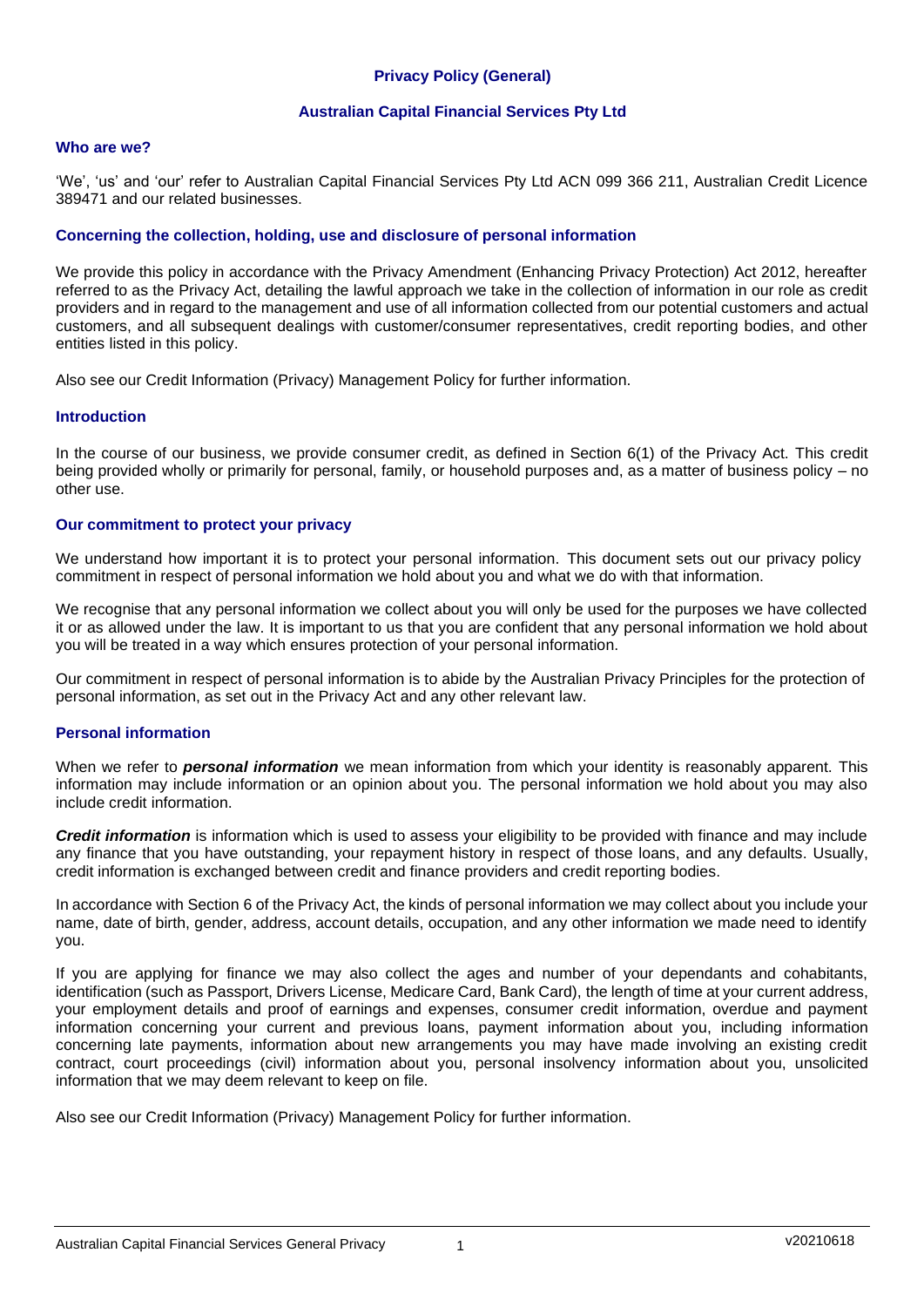### **Why we collect your personal information**

We collect personal information for the purposes of assessing your application for finance and managing that finance. We may also collect your personal information for the purposes of direct marketing and managing our relationship with you. From time to time we may offer you other products and services.

To enable us to maintain a successful business relationship with you, we may disclose your personal information to other organisations that provide products or services used or marketed by us. We may also disclose your personal information to any other organisation that may have or is considering having an interest in your finance, or in our business.

### **How do we collect your personal information?**

Where reasonable and practical we will collect your personal information directly from you. We may also collect your personal information from finance brokers and other people such as accountants and lawyers.

### **Do we disclose your personal information?**

We may disclose your personal information:

- to prospective funders or other intermediaries in relation to your finance requirements;
- to other organisations that are involved in managing or administering your finance such as third party suppliers, printing and postal services, call centres;
- to debt collection services:
- to credit reporting bodies such as Equifax Inc or Experian;
- to lead generation businesses/credit providers we may exchange or sell your information (including person information or credit related information) to third party lead generation companies or other credit providers, who may use that information for any of the purposes for which we can use it;
- to associated businesses that may want to market products to you;
- to companies that provide information and infrastructure systems to us;
- to anybody who represents you, such as finance brokers, lawyers and accountants;
- to anyone, where you have provided us consent;
- where we are required to do so by law, such as under the *Anti-Money or Laundering and Courter Terrorism Financing Act* 2006 (Cth);
- to investors, agents or advisers, or any entity that has an interest in our business; or
- to your employer, referees or identity verification services.

We disclose your personal information to our related entities including Commit Co Pty Ltd ABN 26 631 321 545, Branch Loans Pty Ltd ABN 28 114 540 797, Online Loans Pty Ltd ABN 62 102 154 781, Cash Stop Gold Pty Ltd ACN 124 353 993 and Cash For Gold Pty Ltd ABN 52 128 697 745, Cash Stop Financial Services Pty Ltd ABN 66 091 194 786.

Prior to disclosing any of your personal information to another person or organisation, we will take all reasonable steps to satisfy ourselves that:

- (a) the person or organisation has a commitment to protecting your personal information at least equal to our commitment, or
- (b) you have consented to us making the disclosure.

We may use cloud storage to store the personal information we hold about you. The cloud storage and the IT servers may be located outside Australia.

We may disclose your personal information to overseas entities that provide support functions to us. You may obtain more information about these entities by contacting us.

## **Direct marketing**

From time to time we may use your personal information to provide you with current information about finance, offers you may find of interest, changes to our organisation, or new products or services being offered by us or any company with whom we are associated.

If you do not wish to receive marketing information, you may at any time decline to receive such information by telephoning us on 1300 721 001 or by writing to us at PO Box 584, Campbelltown NSW 2560. If the direct marketing is by email you may also use the unsubscribe function. We will not charge you for giving effect to your request and will take all reasonable steps to meet your request at the earliest possible opportunity.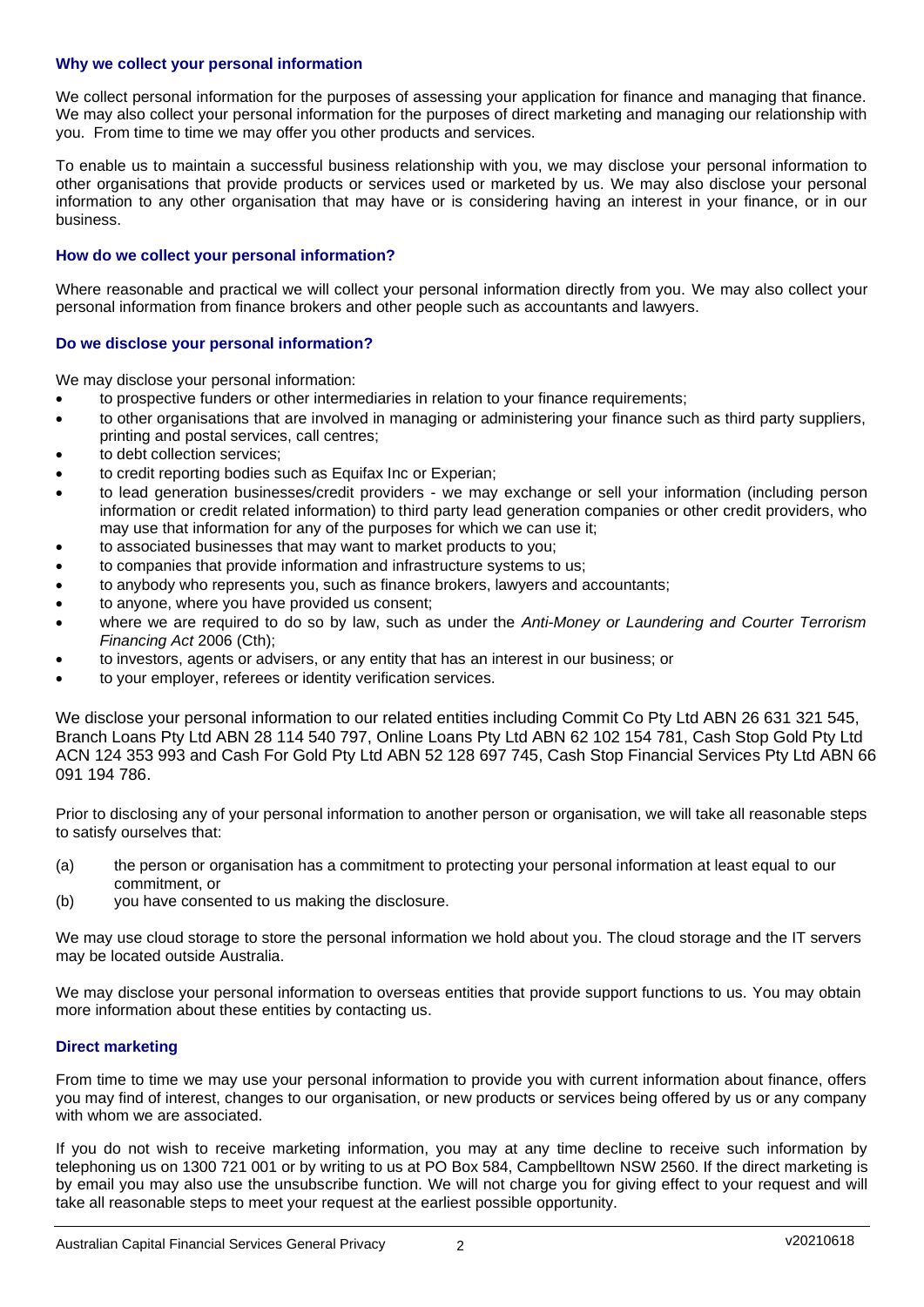#### *What is Bank Feeds?*

Cash Stop thank you for selecting bank feeds to help us assess your application. Bank account transaction records (bank statements) retrieval and viewing bank feeds are enabled by our external service provider illion Open Data Solutions Pty Ltd (referred to as a Bank Feeds Provider). As we are required by law to consider and review your bank statement/s this document outlines your rights and obligations in using the automated Bank Feeds service so that Cash Stop can provide credit services to you. By entering your internet banking login details, you agree to these terms.

#### *How does the service work?*

Through the Bank Feed Provider's secure platform, illion Open Data Solutions Pty Ltd, as our agent, will provide us access to your transaction history from the account(s) linked to the internet banking login information that you have supplied illion Open Data Solutions Pty Ltd during your loan application.

We are authorised to have **read-only** access to your account balances, transaction details and account names so that we can assess and manage your loan application now and in the future and help us perform research and statistical analysis in accordance with our **Privacy Policy**.

After you have logged into your internet banking service, the Bank Feed Provider will collect at least the last three months' (or such longer period, as Cash Stop directs) from the date that you apply for a loan, of your bank transaction history from the accounts(s) under that login and provide them to Cash Stop. Accordingly, Cash Stop does not have access to, now are we able to store your login details. The Bank Feed Provider may continue to collect your transaction history for a reasonable time after your application.

## *E-Payments Code*

Using your bank account electronically by internet banking is typically covered by the ePayments Code. If your bank subscribes to the ePayments Code, you have rights and obligations in respect of sharing your internet login details, as such, by using the Bank Feed Provider's service, there is a risk that your rights under the ePayments Code may be affected. Your bank may not necessarily endorse or sponsor the Bank Feed Provider, and/or you may be liable for any unauthorised access or fraudulent activity on your account, so you should check with your bank if you have any concerns about this.

By entering your login details, you are agreeing:

- for Cash Stop and the Bank Feed Provider to access and retrieve information from your bank account(s) as your agent;
- that the information you provide is true, accurate and complete information about yourself and your bank accounts;
- that you will not misrepresent your identity or your account information;
- that your use of the Bank Feed Provider services does not involve you breaching any of your obligations in relation to your bank account(s); and
- to the terms and conditions of the Bank Feed Provider's service and privacy policy; and
- your use of the Bank Feed Provider's services is at your risk, and other than your rights under the law, we or the Bank Feed Provider will not be responsible for any loss suffered by you as a result of you providing your login details to access your bank statements on our behalf.

If you have any questions about security and Bank Feeds, visit <https://proviso.com.au/terms/> <https://proviso.com.au/privacy/> to obtain further information directly from the Bank Feed Provider. If you are unable to use the Bank Feed Provider's services, please contact our call centre on 1300 721 001. Please note that by using other bank statement methods we may not be able to accommodate your application and/or it will take significantly longer to process your loan application.

#### **Updating your personal information**

It is important to us that the personal information we hold about you is accurate and up to date. During the course of our relationship with you we may ask you to inform us if any of your personal information has changed.

If you wish to make any changes to your personal information, you may contact us. We will generally rely on you to ensure the information we hold about you is accurate or complete.

Also see our Credit Information (Privacy) Management Policy for further information.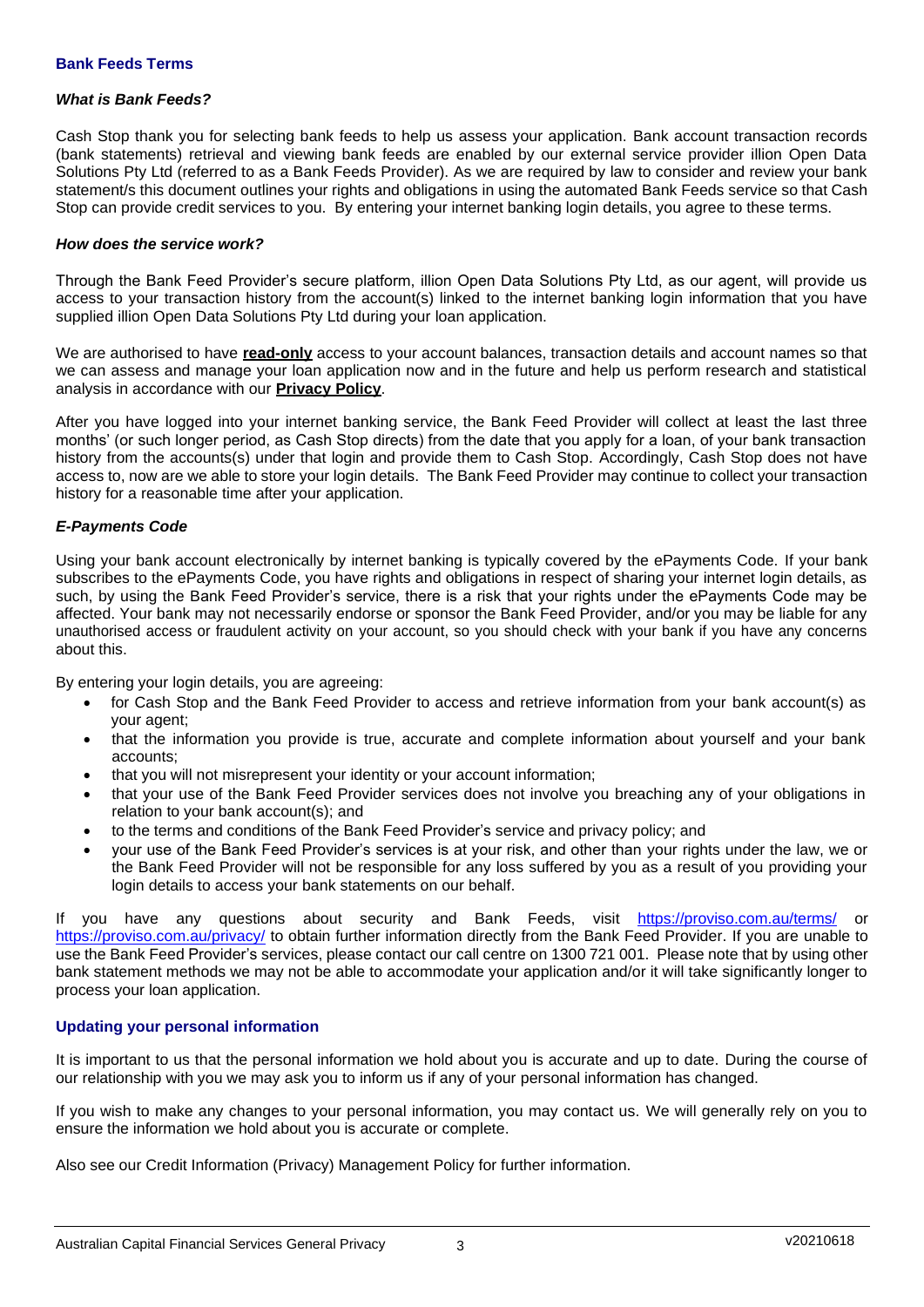### **Access and correction to your personal information**

We will provide you with access to the personal information we hold about you. You may request access to any of the personal information we hold about you at any time.

We may charge a fee for our costs of retrieving and supplying the information to you.

Depending on the type of request that you make we may respond to your request immediately, otherwise we usually respond to you within seven days of receiving your request. We may need to contact other entities to properly investigate your request.

There may be situations where we are not required to provide you with access to your personal information, for example, if the information relates to existing or anticipated legal proceedings, or if your request is vexatious.

An explanation will be provided to you if we deny you access to the personal information we hold about you.

If any of the personal information we hold about you is incorrect, inaccurate or out of date you may request that we correct the information. If appropriate we will correct the personal information. At the time of the request, otherwise, we will provide an initial response to you within seven days of receiving your request. Where reasonable, and after our investigation, we will provide you with details about whether we have corrected the personal information within 30 days.

We may need to consult with other entities as part of our investigation.

If we refuse to correct personal information we will provide you with our reasons for not correcting the information.

Also see our Credit Information (Privacy) Management Policy for further information.

#### **Using government identifiers**

If we collect government identifiers (such as your Tax File number, Medicare, Centrelink customer reference number, Passport number, Drivers license number), we do not use or disclose this information other than required by law. We will never use a government identifier in order to identify you.

#### **Business without identifying you**

In most circumstances it will be necessary for us to identify you in order to successfully do business with you, however, where it is lawful and practicable to do so, we will offer you the opportunity of doing business with us without providing us with personal information, for example, if you make general inquiries about interest rates or current promotional offers.

### **Sensitive information**

We will only collect sensitive information about you with your consent. Sensitive information is personal information that includes information relating to your racial or ethnic origin, political persuasion, memberships in trade or professional associations or trade unions, sexual preferences, criminal record, or health.

#### **How safe and secure is your personal information that we hold?**

We will take reasonable steps to protect your personal information by storing it in a secure environment. We may store your personal information in paper and electronic form. We will also take reasonable steps to protect any personal information from misuse, loss and unauthorised access, modification or disclosure.

Also see our Credit Information (Privacy) Management Policy, Direct Debit Update and Bank Feeds Terms for further information.

#### **Complaints**

If you are dissatisfied with how we have dealt with your personal information, or you have a complaint about our compliance with the Privacy Act, you may contact our complaints officer on 08 9420 1401 or by emailing complaints@commitco.com.au.

We will acknowledge your complaint within seven days. We will provide you with a decision on your complaint within 30 days.

If you are dissatisfied with the response of our complaints officer you may make a complaint to the Privacy Commissioner which can be contacted on either [www.oaic.gov.au](http://www.oaic.gov.au/) or 1300 363 992.